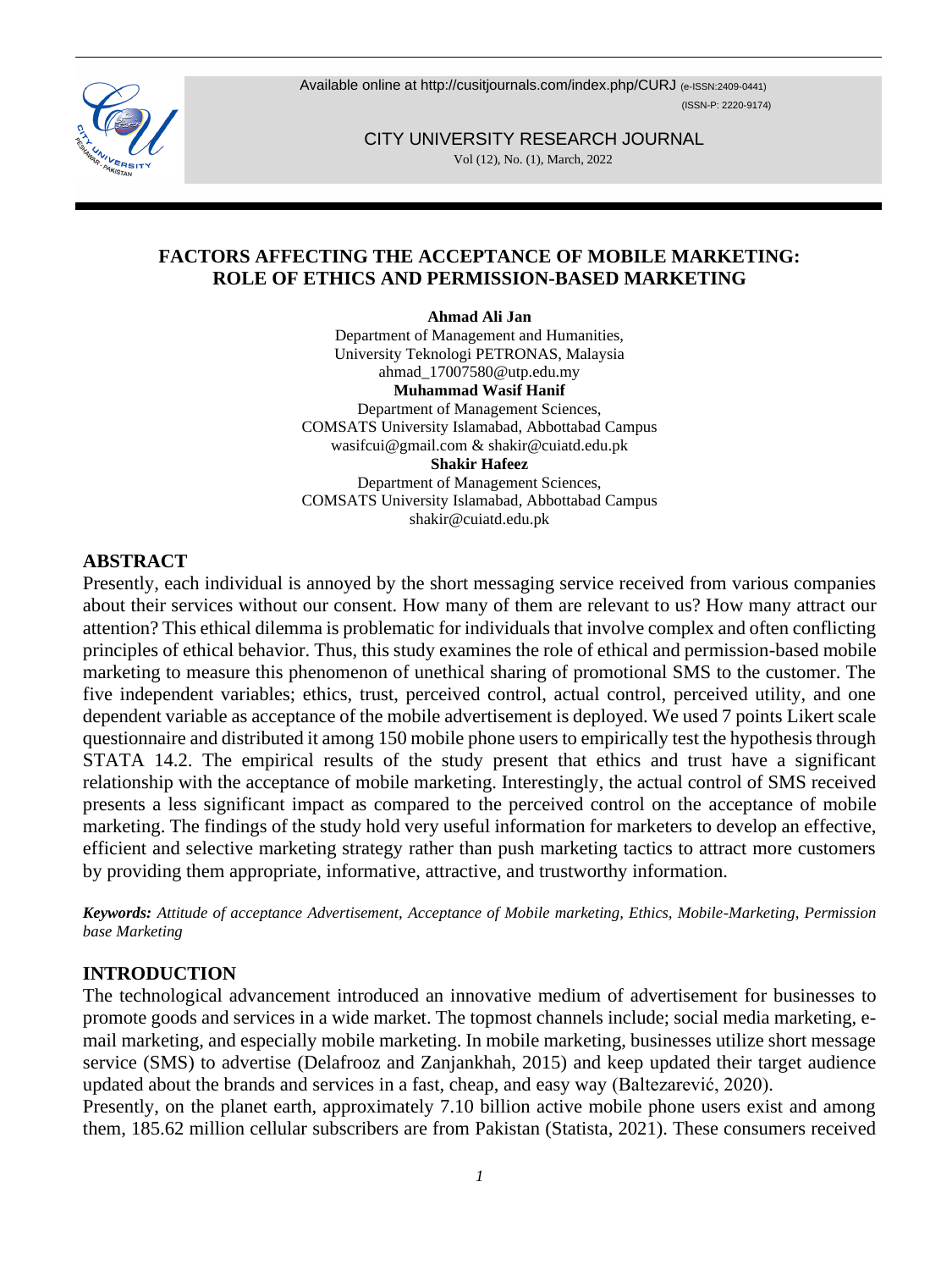approximately 3.2 trillion mobile business messages in 2020 in terms of customer support, promotional, or transactional awareness campaigns. As the numbers of mobile phone users are persistently growing, the businesses are profoundly extending the ratio of push promotional message sharing with customers. The report on SMS sharing indicated that there is a 9.4% annual increase is observed from 2019 to 2020 (Takhar, Chitakunye and Fields, 2021). The process of sharing promotional content through SMS is termed mobile marketing (Smith, 2019). Presently mobile marketing is considered the fundamental part of modern marketing (Tong, Lu, and Xu, 2020) which is facilitating to boost industry swiftly (Berman, 2016).

The acceptance of mobile advertisement is a significant factor in successfully launching mobile marketing (Aditya Billore, 2015). But presently, businesses are aiming to transfer their promotional contents through SMS to each individual (whether they are their actual customers or not) without taking the permissions. The intrusion of inefficient, ineffective, and unrelated advertising massages has become a source of disturbance and nervous tension in individual life.

Permission-based mobile marketing elaborates those businesses can share their promotional content to consumers after having their consent or willingness to receive promotional messages while giving the individual the right and opportunity to stop receiving messages at any time (Baltezarević, 2020). Customers create limits according to their personal needs and preferences (Fathi, Sanayei, and Siyavooshi, 2013) mentioned in the law of individual privacy. But in routine life, businesses break the boundaries of granted access and create disturbance in consumers' life without having the permissions. This problematic situation is alarming and continuously rising in the world developing countries like Pakistan.

### **Problem Statement**

So far, various researchers (Krishnamurthy, 2001; Barwise and Strong, 2002; Barnes and Scornavacca, 2004; Leppäniemi and Karjaluoto, 2005; Dickinger *et al.*, 2004; Siraj, Rauf, and Sultan, 2021; Baltezarević, 2020; and Nripendra, 2022) have worked to identify the significance of mobile marketing but limited studies have been conducted to address the pivotal role of ethical and permission-based mobile marketing. The companies are continuously obtaining consumers' personal information and sending them unnecessary, unrelated, unattractive advertisement messages on regular basis. This issue requires to research dire attention to deal with unethical SMS marketing. Otherwise, it will produce serious consequences for the consumer as well as for the businesses.

#### **The objective of the Study**

This study aims to handle the dilemma of unethical SMS advertisement which is severely hurting the sentiment of the consumer on a routine basis. Furthermore, this study tries to investigate the factors affecting the acceptance of mobile marketing. Finally, this study will try to investigate what consumers think about their actual control and perceived control over the acceptance of mobile advertisements.

### **Paper Structure**

The rest of the paper structure is organized as follows: Section 2 reviews the past work. Section 3 discusses the methodology adopted to gain study results. Section 4 illustrates the main results of the study. Section 5 explains the study conclusion, limitations, implications, and further recommendations.

### **LITERATURE REVIEW**

The privacy regulation theory propagates that individual prefer to stay alone and sometimes involve in social interactions (Altman, 1977). Altman argued that individuals mostly like maintain selective control over their privacy concerns. Based on privacy regulations various researchers try to study the individual behavior towards acceptance of mobile advertisement. Among them, the study of Amberg, Hirschmeier, and Wehrman (2004) states that acceptance of the mobile advertisement is a noteworthy factor in marketing literature. The study of Retie, Grandcolas, and Deakins (2005) conducted a campaign on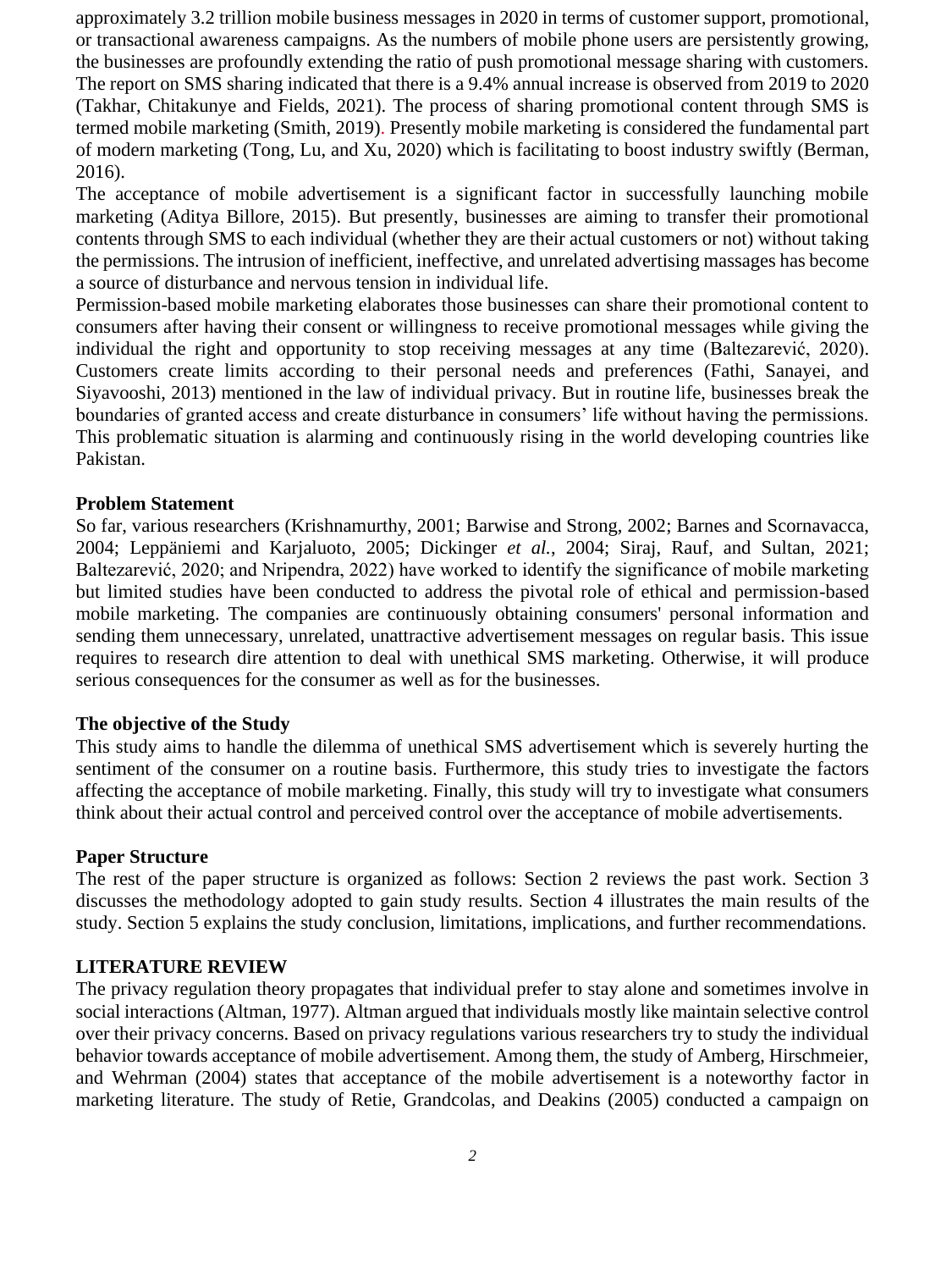mobile marketing by targeting 5401 respondents to measure the consumers' behavior towards acceptance of mobile advertisement and the results concluded that only 31% of respondents were willing to accept the mobile advertisement. The study suggested that consumers do not want to compromise their privacy and do not permit the marketers to deliver the message without their permission.

Permission is considered as two-way communication between advertiser and customer (Rizwan *et al.*, 2011). Consumers create limits according to their personal needs and preferences (Barnes and Scornavacca, 2004). It is too tough to do mobile advertisements without the consent of the customer (Kautonen *et al.*, 2007). Every person has the right to privacy. No third party can access private information without the consent of individuals (Chaffey, 2009). Cell phones can't distinguish between spam and correct information, so consumers are less likely to share private data on SMS (Dickinger *et al.*, 2004).

Two types of trust impact the acceptance of mobile advertisements. The first one is personal trust and the second is institutional trust. Personal trust combined with personal communication with the trustee and institutional trust is the trust of the consumer on the environment of the institution contained civil societal organization and political sector. Trust contributed significantly to enhancing the acceptance of mobile advertisement (Merisavo *et al.*, 2007).

Awareness about an individual's abilities to execute a well-known behavior is known as perceived control. It performs a key role as a supernumerary in business dealings. Trust in perceived control has an opposite relationship in mobile marketing. The perceived control has a significant relationship with the acceptance of mobile advertisements (Blomqvist, Hurmelinna, and Seppänen, 2005). Different studies suggest that attitude contains different aspects towards acceptance of mobile advertisement such as Individual behavior (Muk, 2007), demographic characteristics (Okazaki, 2008), Approval or authorization (Fatim Bamba, 2007), acceptance (Carroll *et al.*, 2007). Van and Kottler (1985) described the attitude as personal feelings, estimations, and related actions of individuals towards other individuals or things. Most consumers showed a biased attitude via mobile advertising.

The mobile market is very huge and in today's globalization, it is impossible to survive without it. With every passing day, a new brand of mobiles is coming on the market. Companies that introduce new and innovative features take first-mover advantages and earn greater profit and loyalty. Rizwan *et al*, (2011) state that individuals mostly expressed a high level of a tendency towards exploratory behavior and incline to show a higher level of the tendency to find out and use information.

Perceived usefulness (PU) strongly influenced the behavior of the consumer. The consumer always thinks about the consequences and features of the product he/she purchase and use (Bauer *et al.*, 2005). As consumer find that the usefulness of using the product is higher than his perception then he goes to buy and use that product (Mitchell, 1999).

Ethics deals with morality and obligations and ethical behavior confirm the codes of conduct and standard. "What is the most significant is that management should understand the business policy and business actions impacts on society". Business actions have been always taken into account to endorse public goods (Jan et al. 2021b; Jan et al. 2021a). Kavassalis et al. (2003) discuss that if a consumer perceives benefits from an advertising message then he goes to receive a promotional message on a mobile phone. Perceived utility of SMS advertisement considered positive for mobile marketing. In general, consumers are more aware of advertising, because they face advertising on a routine basis. So they keep persistent behavior and attitude towards advertisement. Mobile marketing is considered an innovation of which just a few consumers are aware. So their behavior can easily changeable towards mobile marketing. So consumer attitude towards mobile marketing is heavily dependent on attitude towards acceptance of advertisement in general. Attitude toward advertisement with the acceptance of mobile marketing.

To take and use personal information, mostly individuals demand a degree of trust. The lack of trust causes slow uptake of mobile advertising (Greenville, 2005). Lack of actual control over personal information leads to a lack of trust over companies' mobile marketing (Yousafzai, Pallister, and Foxall, 2003).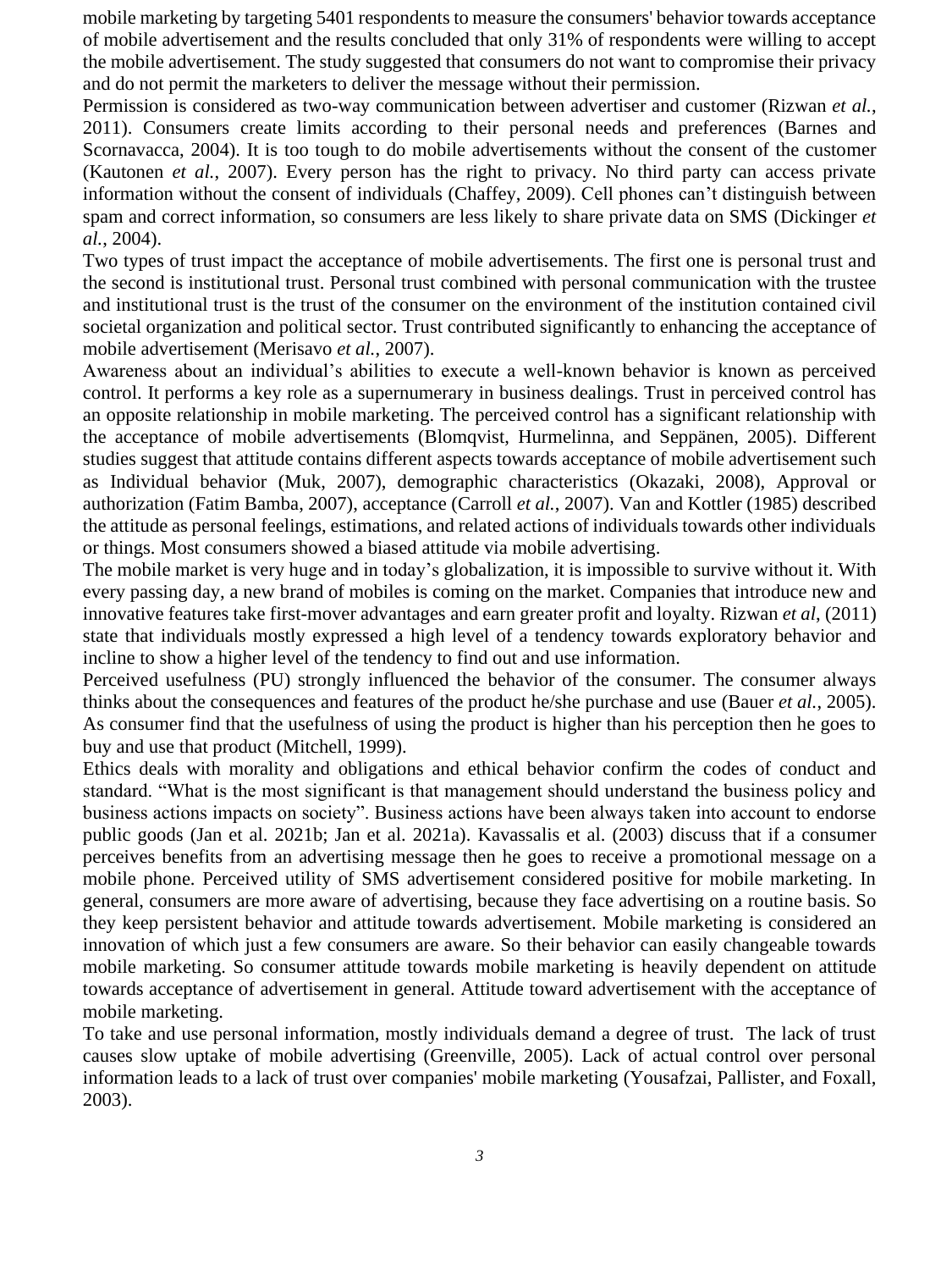# **1.1 Research Framework**



# **Research Hypothesis**

After a comprehensive review of the literature, the following five hypotheses are developed in this study to empirically examine the research objectives.

**H1**: Trust can contribute significantly to the acceptance of mobile advertisement.

**H2**: Actual control plays a significant role in the acceptance of mobile advertisements.

**H3**: Perceived control plays a significant role in the acceptance of mobile advertisements.

**H4**: Perceived Utility contribute significantly to acceptance of the mobile advertisement

**H5**: Ethics plays a significant in the acceptance of mobile advertisement.

# **RESEARCH METHODOLOGY**

The adopted methodology of this study is quantitative in nature. The quantitative nature study facilitates the researcher in identifying the target market, respondents, data collection method, statistical analysis process, evaluation of study findings, and in the process of generalizability of outcomes (Wang, 2019). An adopted research question is deployed after necessary alternation in the environmental and cultural context of developing counties like Pakistan.

The 7-points Likert scale questionnaire is transformed in a simple and easy format for respondents' ease. By targeting the convenience sampling technique of data collection, a total of 150 questionnaires were distributed among the target audience living in Abbottabad city of Pakistan. Convenience sampling is useful and quite effective for the scattered and widely spread target market (Hair et al., 2006). In several returned questionnaires were 130 and among them, 103 questionnaires were accurate and valid for data analysis. It took a month (December 1, 2021, to January 2, 2022) to complete the data collection process.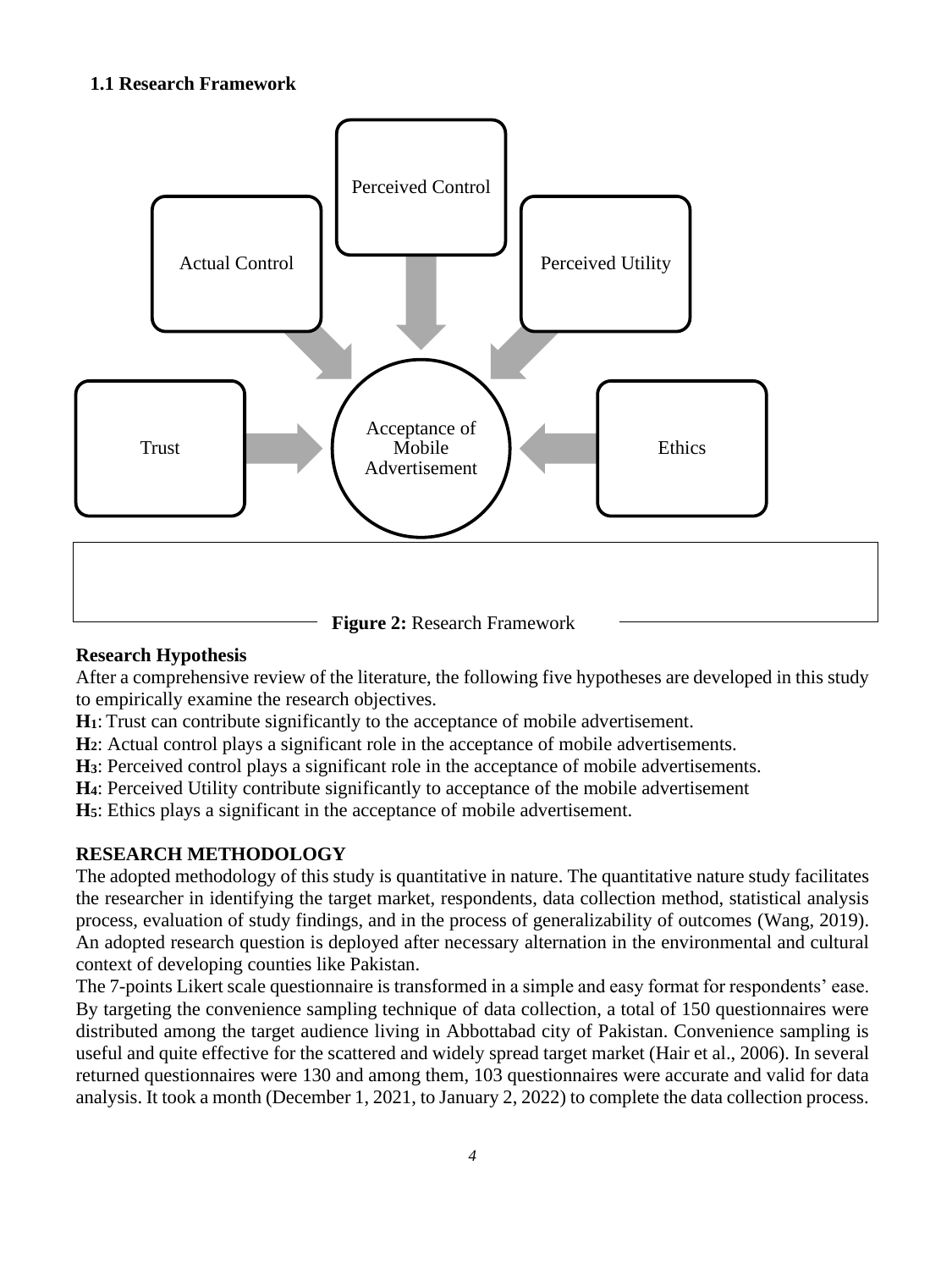The collected data is transformed into STATA 14.2 for the statistical analysis process.

# **Result Analysis**

Data is analyzed into two parts. First, we analyzed the demographics of the study through descriptive analysis by utilizing the social sciences statistical package STATA. Six key questions were concerned with the demographics of the respondents including gender, age, education, marital status, income, living in or settled in their own homes are apartments. The male was 66% and the female was 34% of the total target sample. Abbottabad is a conservative city where getting access to female respondents is difficult. The majority of the target respondents were between the age of 20-24 years because youth is concerned with permission-based mobile marketing. 36% of the targeted sample respondents were graduates while 26% were those respondents who hold Ph.D. degrees. 64% of the target respondents were married and 70% of respondents were living in their own homes. The results of the demographical analysis section are presented in the table below,

| <b>Demographics</b> |                  | Frequency      | Percentage | <b>Total</b> |  |
|---------------------|------------------|----------------|------------|--------------|--|
| <b>Gender</b>       | Male             | 67             | 66%        |              |  |
|                     | Female           | 34             | 34%        | 100%         |  |
| Age                 | $17 - 21$        | 14             | 14%        |              |  |
|                     | $22 - 26$        | 24             | 24%        | 100%         |  |
|                     | 27-31            | 20             | 20%        |              |  |
|                     | 32-36            | 20             | 20%        |              |  |
|                     | 37-Above         | 22             | 22%        |              |  |
| <b>Education</b>    | Intermediate     | $\overline{4}$ | 4%         |              |  |
|                     | <b>Bachelor</b>  | 36             | 36%        | 100%         |  |
|                     | Master           | 22             | 22%        |              |  |
|                     | M. Phil          | 12             | 12%        |              |  |
|                     | PhD              | 26             | 26%        |              |  |
| <b>Marital</b>      | Single           | 64             | 64%        | 100%         |  |
| <b>Status</b>       | Married          | 37             | 37%        |              |  |
| <b>Income</b>       | Less than 40,000 | 58             | 58%        | 100%         |  |
|                     | 40,000-80,000    | 33             | 33%        |              |  |
|                     | 80,000 or above  | 10             | 10%        |              |  |
| Live In             | Home             | 70             | 70%        |              |  |
|                     | Apartment        | 31             | 31%        | 100%         |  |

**Table. 1** Demographics of the Study

The second part of the statistical analysis section addresses the hypothesized research objectives and research hypotheses. We utilized the regression analysis method to statistically analyze the collected data of the study. Initially, we tested the reliability of the construct by utilizing the reliability test by examining the extracted values of Cronbach alpha.

Cronbach alpha rule of thumb indicates that the internal consistency between items should be greater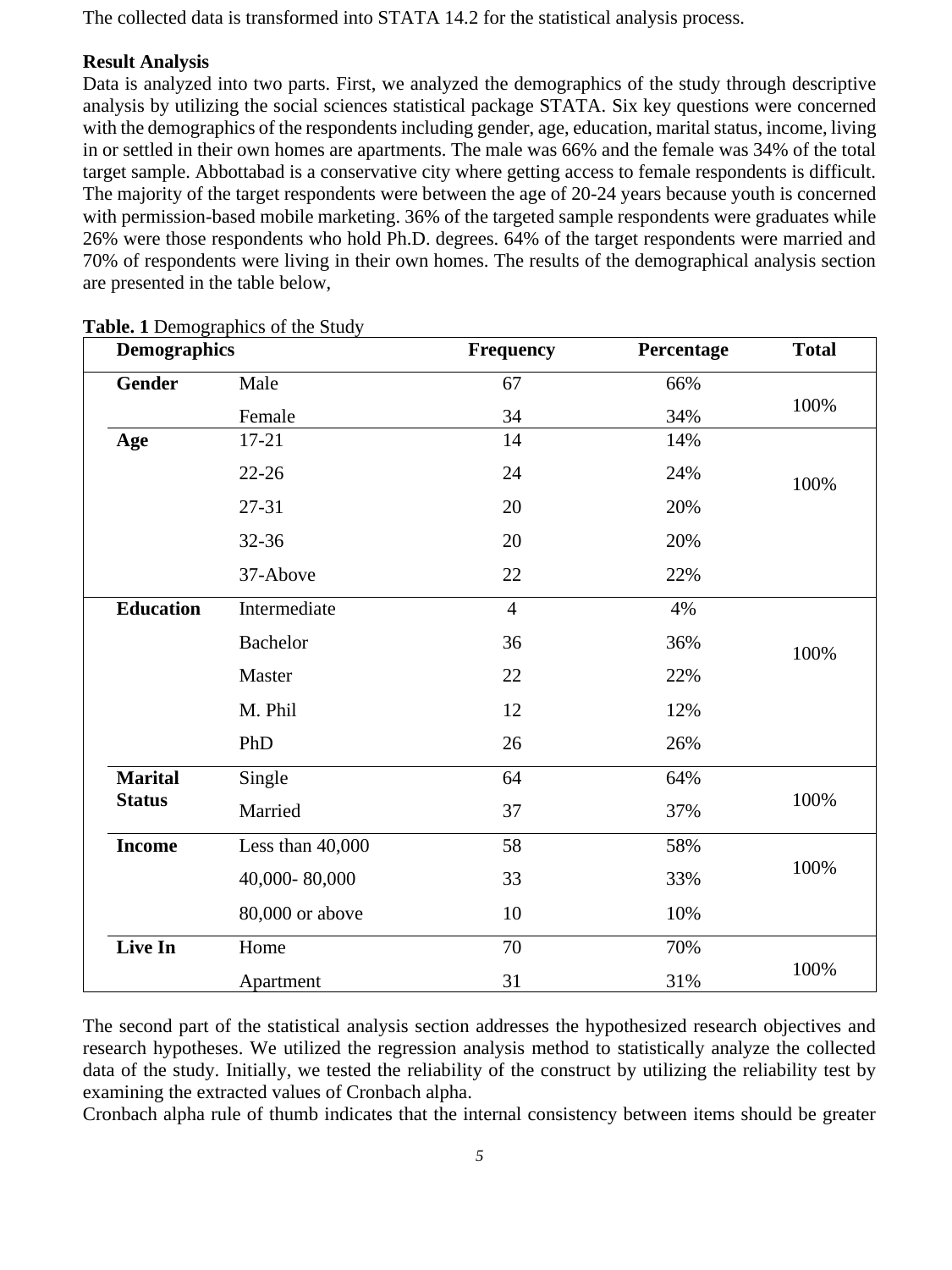than 0.70 (Hair *et al.,* 2006). The results of the study indicated that all the extracted values of Cronbach alpha were higher than 0.70 which addressed the clear internal consistency among constructs.

| <b>Determinants</b> | <b>Coefficients</b> | Std. Err. | <b>T-Values</b> | P > t | [95% Conf. | Interval] |
|---------------------|---------------------|-----------|-----------------|-------|------------|-----------|
| <b>TRUST</b>        | 0.235               | 0.0413    | 5.45            | 0.000 | 0.316      | 0.1442455 |
| AC                  | 0.136               | 0.0399    | 11.02           | 0.000 | 0.362      | .5193656  |
| <b>PC</b>           | 0.441               | 0.0417    | 3.25            | 0.001 | 0.054      | .2178503  |
| <b>PU</b>           | 0.250               | 0.0399    | 6.26            | 0.000 | 0.172      | .328327   |
| <b>ETHICS</b>       | 0.560               | 0.0399    | 9.40            | 0.001 | 0.345      | .0224362  |
| cons                | 4.35e-09            | 0.0370    | 0.00            | 1.000 | $-.073$    | .0727094  |

**Table 3:** Regression Analysis

Confidence Interval, **P, 1%,** (T= 2.57), P, **5%,** (T=1.96), **P, 10%** (T = 1.64)

### **Description of Results**

The result of the study indicated that trust is positively ( $\beta$  = 0.235) associated with acceptance of mobile advertisement with a significant t-value of 5.45 ( $P = 0.000$ ). The significant p-value of trust (0.235) indicated that a 1% increase in trust factors increase the acceptance of mobile advertisement rate by 23%. The result of the study suggests that businesses should create an environment of trust to boost the importance of mobile advertisement which takes place through SMS. Thus, the study rejected the null hypothesis and accepted hypothesis H**1**.

In hypothesis H<sub>2</sub>, the results indicated that actual control has a positive impact on the acceptance of mobile advertisement with coefficient  $\beta = 0$ . 136 and (p = 0.000). The results explained that there is a positive relationship between actual control and acceptance of mobile advertisement. 1% increase in actual control enhances the acceptance of mobile advertisement by 13%. The empirical results suggest that the business should provide consumers the actual control of accepting mobile advertising than consumers prefer to accept promotional SMS. Perceived Control has a significant positive relationship with acceptance on the mobile advertisement.

The perceived control has a significant positive impact on the acceptance of mobile advertisement (β 0.441) and ( $p = 0.000$ ). The results of the study depict a 1% increase in perceived control enhanced the acceptance of mobile advertisement with 44%. P-Value is showing a highly significant relationship so we have rejected our null hypothesis and validated hypothesis H<sub>3</sub>.

Perceived usefulness has a significant positive impact on the acceptance of mobile advertisement with  $(6, 0.25)$  and  $(p = 0.000)$ . The results portraved that a 1% increase in perceived usefulness of mobile advertisement leads to a 25% increase in acceptance of mobile advertisement. The business should pay attention to enhancing the perceived usefulness of their mobile advertisement for their target audience to increase the chances of acceptance of mobile advertisement. P-Value is showing a highly significant relationship so we have rejected our null hypothesis and validated hypothesis H4.

The result of the study indicated that ethically oriented promotional content in advertisement significantly positively influences the acceptance of mobile advertisement. The result of the study portrays that ethics has a significant positive impact ( $β = 0.560$ ) on acceptance of mobile advertisement with the p-value of  $= 0.001$  and t-value of 9.40. The results of the beta coefficient explained that a 1% increase in the ethically-based promotional advertisement which occurs through the permission or consent of consumers will lead 56% rise in the acceptance of mobile advertisement. This study validated our Hypothesis H<sub>5</sub>.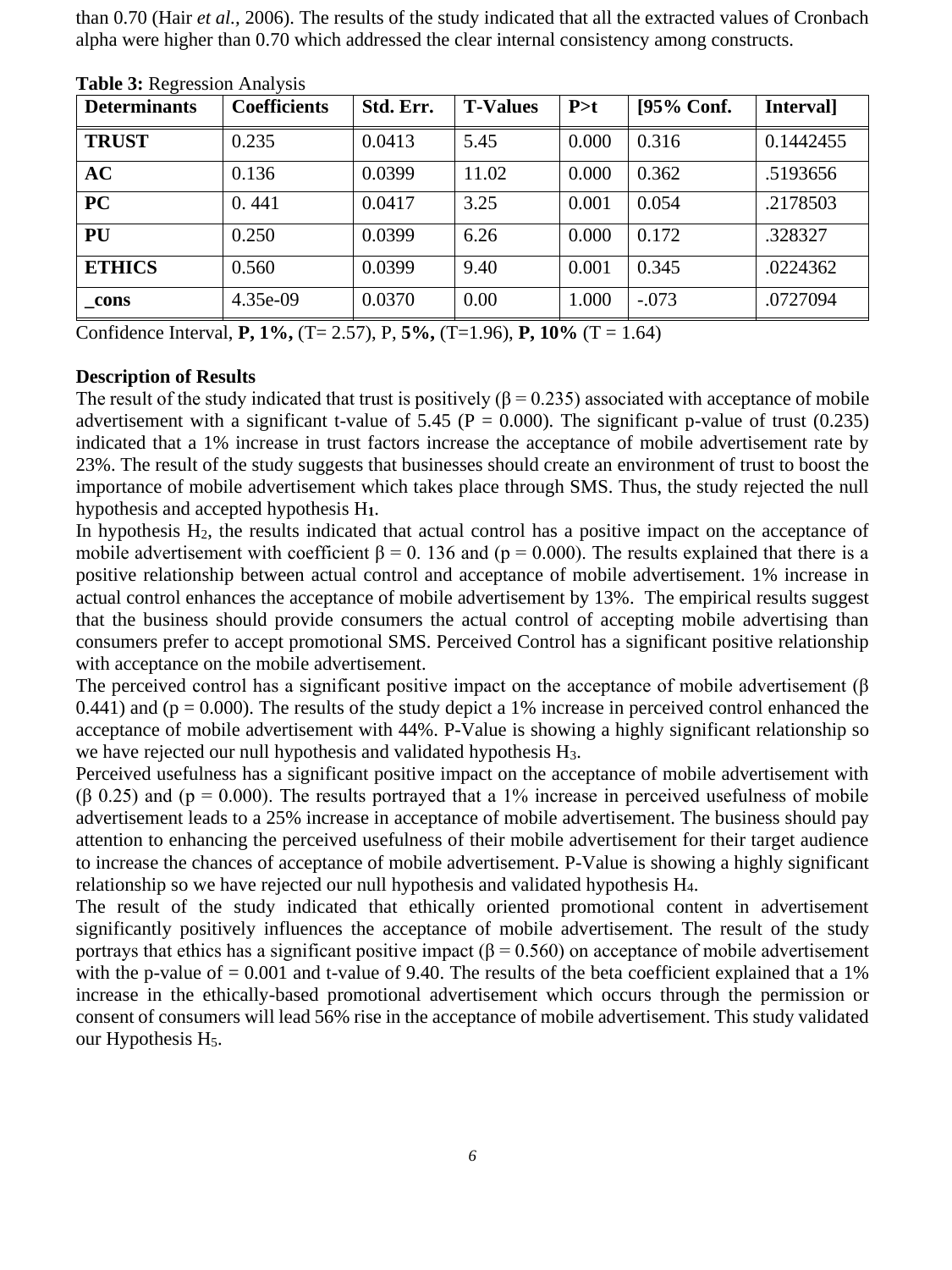### **DISCUSSION AND CONCLUSION**

The results of the study provide empirical evidence in achieving the research objectives. The study's first objective was to deal with the unethical promotional SMS sharing with consumers. The results of the study explained that consumers hold demand high priority in securing privacy i.e. trust factor. Consumers required proper privacy and security while receiving promotional content in SMS advertisements. The majority of the targeted consumers thought that SMS advertisement has become irritating, annoying, and stressful for them when companies deliver unnecessary and irrelevant SMS without taking their permission. The consumer took interest in those SMS advertisements which are useful, informative, and according to their field of interest. Only after maintaining the privacy (trust), condition consumers are willing to receive the promotional SMS. So, companies should pay attention to creating relevant, useful promotional SMS content to the relevant target customer and must be shared at the relevant time. Trust is the important factor that converts customers into loyal customers. Through building trust companies can be able to save their marketing cost and can be effective in sharing the updated information about their new offerings in a few minutes to the concerned target market. This will provide the business with an edge over competitors.

Along with trust, the ethics factor plays a prominent role in the acceptance of SMS advertisements. The consumer preferred those SMS ads which were according to the moral conduct of the society and their belief system. Mobile phone users thought it is necessary for the company to deliver SMS only by gaining their consent or permission. Otherwise, they know that they have the right to block company advertisement SMS. Through this, they will lose informative SMS, which they don't want to do. The results conclude that mobile phone users thought it is ethical that the company should only send those texts which are according to their interests and which are not against the moral norms and values of their cultures.

The third object of the study was to find out the role of actual control and perceived control in accepting the SMS advertisement. The results explained that perceived control, as well as actual control, has a positive impact on the acceptance of mobile advertisement. The customers have less control over the acceptance of the mobile advertisement while their perceived control indicates a stronger influence on the acceptance of SMS advertisement.

Finally, the study concludes by providing certain inferences for businesses and consumers. Businesses should focus on enhancing the trust factor in consumers because consumers hold a very negative perception of SMS marketing. Consumers even do not bother to open the SMS promotional text messages because they feel them unattractive and mostly irrelevant. Businesses should need to take action in revising their strategies from push messaging to selective messaging strategy. Through this, businesses can get maximum advantage by creating a strong image and brand positioning through SMS by sharing the relevant information to relevant customers after taking their permission. In return, customers will feel comfortable towards relevant, ethical, permission-based SMS marketing and can be able to respond to businesses in a better way.

There exist always some limitations under which research is conducted. Firstly, our focus was just to measure the impact of permission and ethical-based marketing behavior in our research study. In future research, we have to consider all those practices that are applied currently in SMS advertisements in their daily life. Secondly, time constraints and finite resources are always important to take into consideration. Due to the constraints of the limited resources, we just focused our study on the area of Abbottabad. Although Abbottabad is a dynamic city that compromises people originating from different cities and regions throughout Pakistan, it may not represent the people who permanently live in other areas. So we are unable to take the result for the whole country.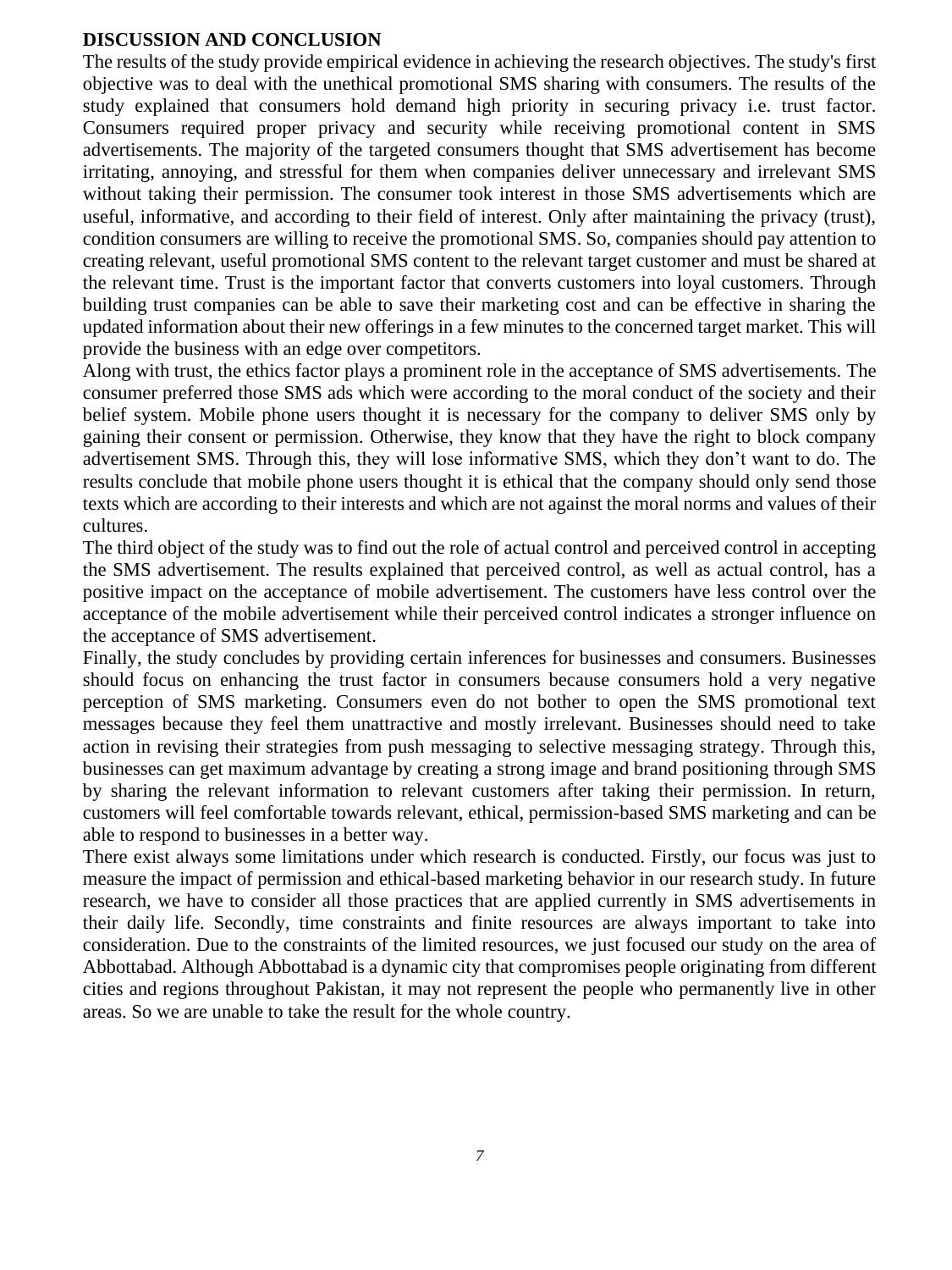# **REFERENCES**

- 1. Aditya Billore, A. S. (2015) 'Mobile Advertising: a Review of Literature', *The Marekting Review*, 15(2), pp. 161–183. doi: http://dx.doi.org/10.1362/146934715X14373846573586
- 2. Altman, I. (1977) 'Privacy Regulation : Culturally Universal or Culturally Specific ?', *Journal of Social Issues*, 33(3), pp. 66–84.
- 3. Amberg, M., Hirschmeier, M. and Wehrmann, J. (2004) 'The compass acceptance model for the analysis and evaluation of mobile services', *International Journal of Mobile Communications*, 2(3), pp. 248–259. doi: 10.1504/IJMC.2004.005163.
- 4. Anckar, B. and D'Incau, D. (2002) 'Value-added services in mobile commerce: An analytical framework and empirical findings from a national consumer survey', *Proceedings of the Annual Hawaii International Conference on System Sciences*, pp. 1444–1453. doi: 10.1109/HICSS.2002.994012.
- 5. Berman, B. (2016) 'Planning and implementing effective mobile marketing programs', *Business Horizons*. 'Kelley School of Business, Indiana University', 59(4), pp. 431–439. doi: 10.1016/j.bushor.2016.03.006.
- 6. Barnes, S. J. and Scornavacca, E. (2004) 'Mobile marketing: The role of permission and acceptance', *International Journal of Mobile Communications*, 2(2), pp. 128–139. doi: 10.1504/IJMC.2004.004663.
- 7. Barwise, P. and Strong, C. (2002) 'Permission-based mobile advertising', *Journal of Interactive Marketing*. Elsevier, 16(1), pp. 14–24. doi: 10.1002/dir.10000.
- 8. Bauer, H. H. *et al.* (2005) 'Driving Consumer Acceptance of Location-Based Services in Mobile Applications: A Theoretical Framework and an Empirical Study', *Journal of Electronic Commerce Research*, 6(3), pp. 181–192.
- 9. Blomqvist, K., Hurmelinna, P. and Seppänen, R. (2005) 'Playing the collaboration game right Balancing trust and contracting', *Technovation*, 25(5), pp. 497–504. doi: 10.1016/j.technovation.2004.09.001.
- 10. Carroll, A. *et al.* (2007) 'Consumer perceptions and attitudes towards SMS advertising: Recent evidence from New Zealand', *International Journal of Advertising*, 26(1), pp. 79–98. doi: 10.1080/02650487.2007.11072997.
- 11. Chaffey, D. (2009) *E-Business and E-Commerce Management - Strtaegy, Implementation and Practice*. Fourth edi. Pearson Education Limited.
- 12. Delafrooz, N. and Zanjankhah, Z. S. (2015) 'Investigation of psychological factors affecting consumers' intention of accepting mobile advertising', *QScience Connect*, 2015(1). doi: 10.5339/connect.2015.6.
- 13. Dickinger, A. *et al.* (2004) 'An investigation and conceptual model of SMS marketing', *Proceedings of the Hawaii International Conference on System Sciences*, 37(C), pp. 471–480. doi: 10.1109/hicss.2004.1265096.
- 14. Facchetti, A. *et al.* (2005) 'Mobile marketing: an analysis of key success factors and the European value chain', *International Journal of Management and Decision Making*, 6(1), pp. 65–80. doi: 10.1504/IJMDM.2005.005966.
- 15. Fathi, S., Sanayei, A. and Siyavooshi, M. (2013) 'SMS Advertising and Consumer Privacy: Analysis of Factors Affecting Consumer Willingness to send and Receive Information in **Permission and Data based SMS advertising', 3,** *DOOD DOODDDDDDDDDDD***(5), pp.** 101–124.
- 16. Fatim Bamba, S. J. B. (2007) 'SMS advertising, permission and the consumer: a study', *Business Process Management Journal*, 13(1463–7154), pp. 815–829. doi: https://doi.org/10.1108/14637150710834578.
- 17. Greenville, M. (2005), "Stats & research: big brands still won"t use mobile", 160 Characters,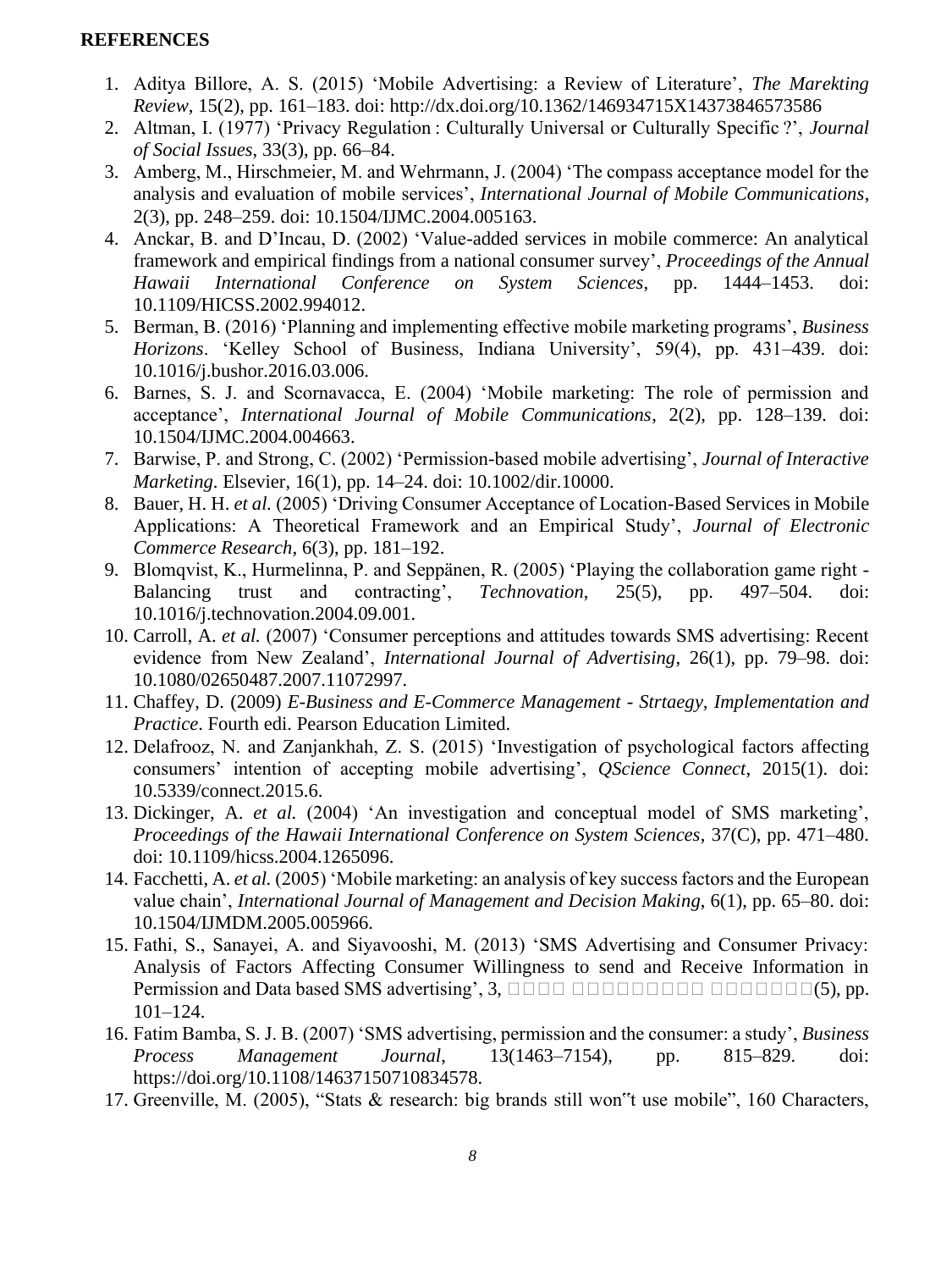available at www.160characters.org/news.php?action ¼ view&nid¼ 1647 (accessed 26 October 2006).

- 18. Hair, J.F., Black, W.C., Babin, B.J., Anderson, R.E. and Tatham, R.L. (2006), Multivariate DataAnalysis, 6th ed., Pearson Prentice-Hall, Upper Saddle River, NJ.
- 19. Ho, S. Y. and Kwok, S. H. (2002) 'The attraction of personalized service for users in mobile commerce', *ACM SIGecom Exchanges*, 3(4), pp. 10–18. doi: 10.1145/844351.844354.
- 20. Jan, A. A., F.-W. Lai, M. U. Draz, M. Tahir, S. E. A. Ali, M. Zahid, and M. K. Shad. 2021a. Integrating sustainability practices into islamic corporate governance for sustainable firm performance: from the lens of agency and stakeholder theories. *Quality & Quantity*:1-24.
- 21. Jan, A. A., F.-W. Lai, and M. Tahir. 2021b. Developing an Islamic Corporate Governance framework to examine sustainability performance in Islamic Banks and Financial Institutions. *Journal of Cleaner Production* 315:128099.
- 22. Kautonen, T. *et al.* (2007) 'Permission-based mobile marketing and sources of trust in selected European markets', *Journal of Systems and Information Technology*, 9(2), pp. 104–123. doi: 10.1108/13287260710839201.
- 23. Kavassalis, P. *et al.* (2003) 'Mobile permission marketing: Framing the market inquiry', *International Journal of Electronic Commerce*, 8(1), pp. 55–79. doi: 10.1080/10864415.2003.11044286.
- 24. Khan, M. N. and Allil, K. (2010) 'Determinants of Mobile Advertising Adoption: a Cross-Country Comparison of India and Syria', *International Journal of Mobile Marketing*, 5(1), pp. 41–59. Available at: http://search.ebscohost.com/login.aspx?direct=true&db=bth&AN=55817575&site=ehost-live.
- 25. Krishnamurthy, S. (2001). A comprehensive analysis of permission marketing. *Journal of Computer*‐*Mediated Communication,* 6(2).
- 26. Leppäniemi, M. and Karjaluoto, H. (2005) 'Factors influencing consumers' willingness to accept mobile advertising: A conceptual model', *International Journal of Mobile Communications*, 3(3), pp. 197–213. doi: 10.1504/IJMC.2005.006580.
- 27. Leung, L. (2007) 'Unwillingness-to-communicate and college students' motives in SMS mobile messaging', *Telematics and Informatics*, 24(2), pp. 115–129. doi: 10.1016/j.tele.2006.01.002.
- 28. Merisavo, M. *et al.* (2007) 'An Empirical Study of the Drivers of Consumer Acceptance of Mobile Advertising', *Journal of Interactive Advertising*, 7(2), pp. 41–50. doi: 10.1080/15252019.2007.10722130.
- 29. Mitchell, V. (1999) 'Consumer perceived risk: conceptualisations and models', *European Journal of Marketing*, 33(1/2), pp. 163–195. doi: 10.1108/03090569910249229.
- 30. Moustakas, C. *et al.* (2021) 'Famous Therapist Errors in Presented by Continuing Psychology Education Inc . Continuing Education Contact Hours " Such self - honesty and internal clarity are prerequisites for a serious analysis of therapists ' flaws and This course examines the preva', (858).
- 31. Muk, A. (2007) 'Consumers' intentions to opt in to SMS advertising: A cross-national study of young Americans and Koreans', *International Journal of Advertising*, 26(2), pp. 177–198. doi: 10.1080/10803548.2007.11073006.
- 32. R. Venkatesh (2015) 'Mobile Marketing (From Marketing Strategy to Mobile Marketing Campaign Implementation)', *International Journal of Research*, 2(2), pp. 1175–1187. Available at: http://internationaljournalofresearch.org/.
- 33. Rettie, R. and Brum, M. (2001) 'M-commerce: the role of SMS text messages', *Conference on Telecommunications and Information Markets (COTIM) From E-Commerce to M-Commerce*, i(Haywood 2000).
- 34. Rettie, R., Grandcolas, U. and Deakins, B. (2005) 'Text message advertising: Response rates and branding effects', *Journal of Targeting, Measurement and Analysis for Marketing*, 13(4), pp. 304–312. doi: 10.1057/palgrave.jt.5740158.